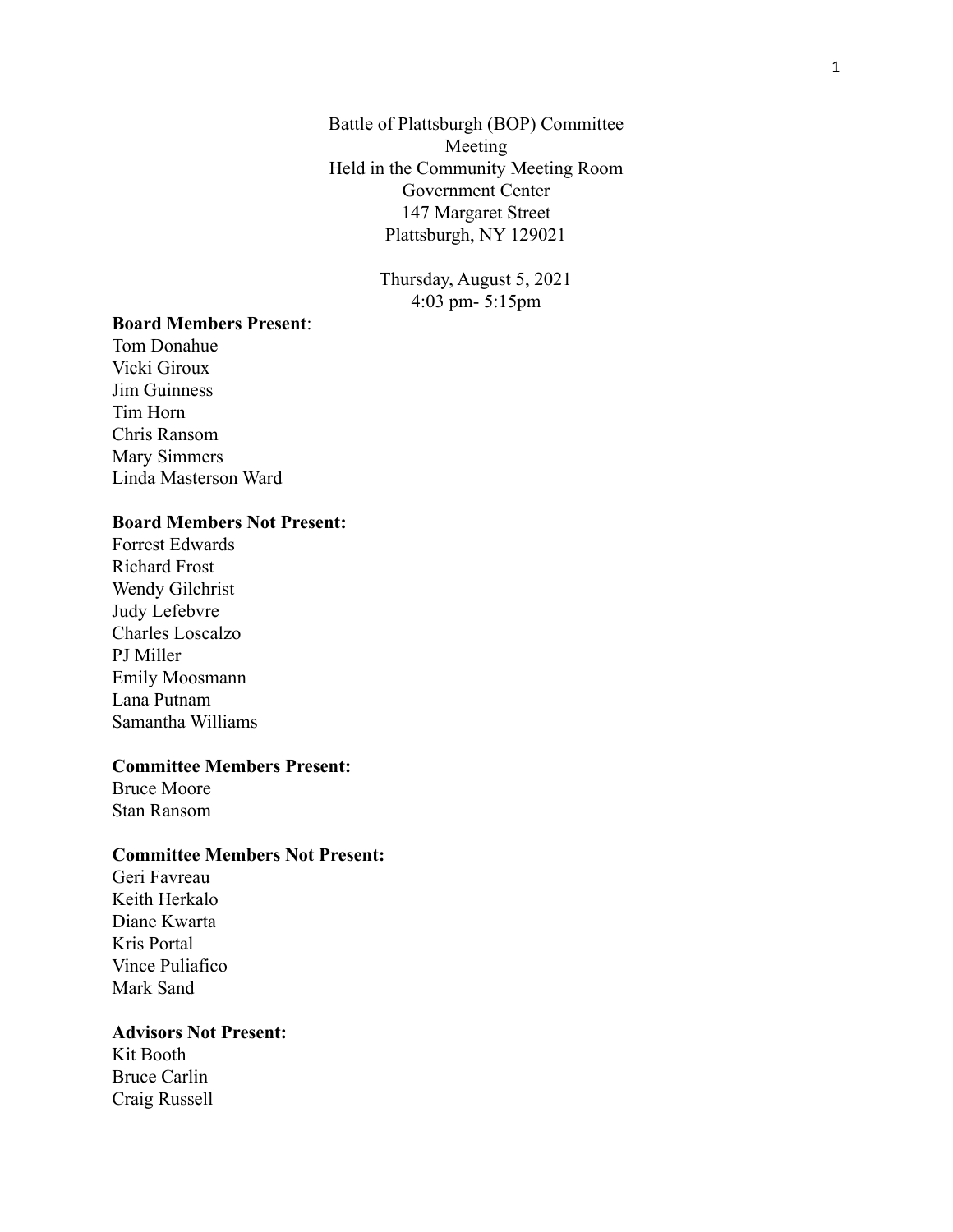#### Gary VanCour

## **Welcome and Agenda**

President, Tom Donahue called the meeting of the Battle of Plattsburgh to order at 4:03 pm and welcomed everyone. He mentioned that the final commemoration schedule was sent out this week.

#### **Budget**

Tom mentioned our financial situation. There is a crucial need for everyone to help contact potential sponsors. We need to raise at least \$5,000. more before Sept 9 to get the matching grant moneys we need. We also need an additional \$15,000. to carry us over into 2022.

#### **Run**

Mary Simmers reported on the run. Mary will connect Courtney Meisenheimer and Steve Peters. Vicki Giroux will reach out to Steve Peters. Vicki and Mary feel the revised route will work well. Vicki suggested closing Sailly Avenue a little earlier.

#### **Firetruck Pull**

Mary Simmer is also working on the Firetruck Pull.

#### **Rotary**

Tom has been conversation with Ellen Bouchard and Nicole Laurin from Noon Rotary and one time change on the schedule met their needs. They have now appointed Ed Kirby to be the liaison for Rotary with 1814 Battle of Plattsburgh – Bed Races. Bob Park2 is working on the Parade.

#### **Parade**

Vicki Giroux reported on the parade. The Grand Marshall will be the staff of the Chamber. Gary Douglass will probably be out of town during the Commemoration. Kristy is working on authentic transportation for the Chamber of Commerce team. Vicki said that Kit Booth is working with Norwich Band. Bud Smith and Rick Hazen are working on the parade with Vicki. They have approval to use the Elks' parking lot for staging with proof of the committee's certificate of insurance. Courtney Meisenheimer is working on a "sensory zone" for the parade. Bill McColgan from PBS and his wife will work with songs coordinated with the Beat Retreat.

#### **Betty Little Park**

The Betty Little Park will be dedicated on Saturday, September 11.

#### **Barbershoppers**

Jim Guinness says the Barber shoppers are ready for the Riverside Cemetery.

#### **History Talks**

Bruce Moore says that he is ready for the history talks at Trinity Church on Friday night.

#### **Hospitality Tent**

There will be a hospitality tent and water will be provided. City Hall will also be open.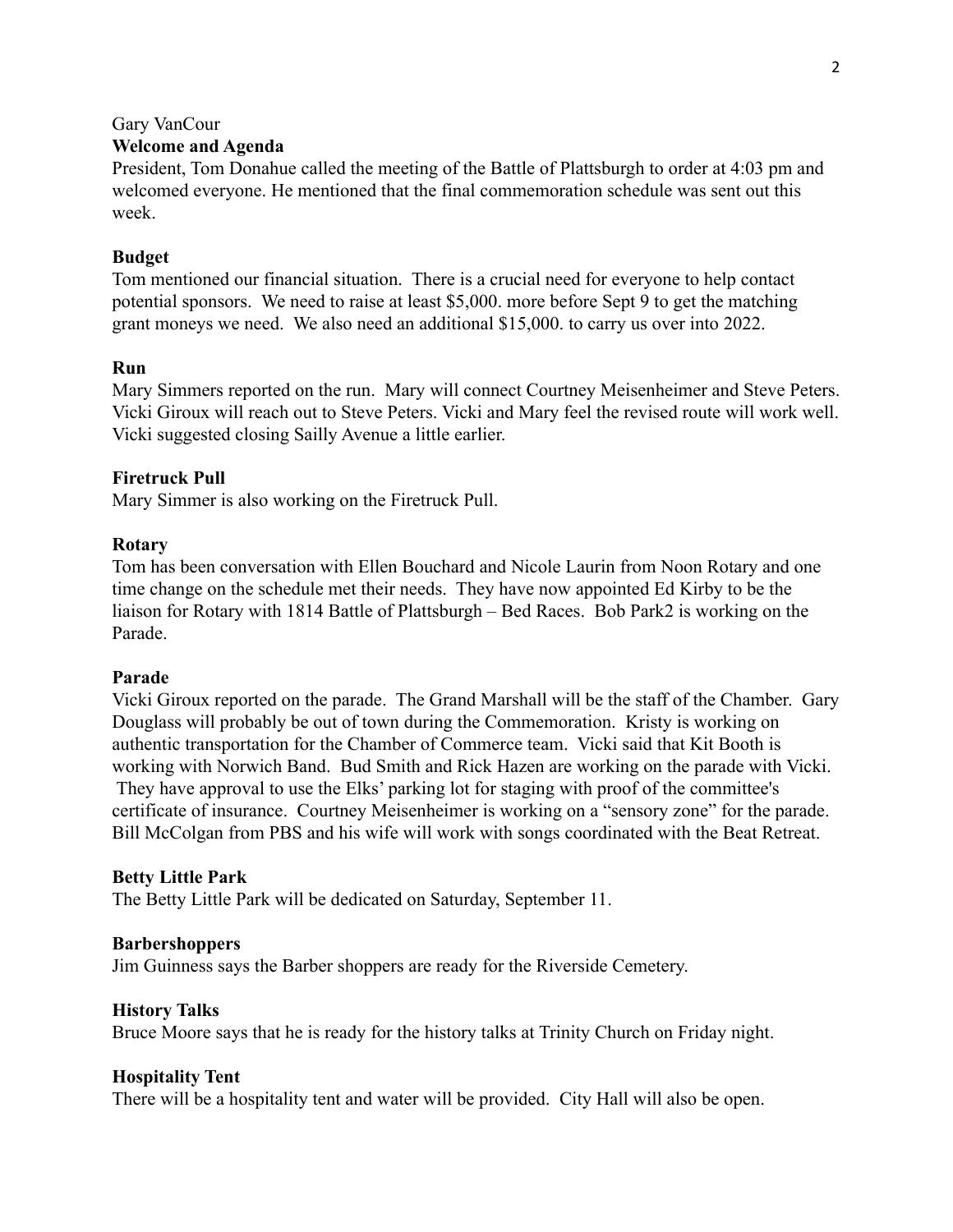## **Apples**

We might ask Forrence Orchards for apples for the hospitality tent.

## **La Quinta**

La Quinta is still holding a block of rooms at \$68. per room for us but they can only hold a couple more weeks.

# **Recognition**

We always include a recognition of those who have contributed to the 1814 Battle of Plattsburgh Commemorations.

# **Fund Raising**

There is a crucial need for everyone to help contact potential sponsors.

## Buster's

There will be a fund raiser at Buster's on Wednesday, August 25 from 6:30pm to 9:30pm. Help is needed for the fundraiser including obtaining raffle items. Tom thinks that we may be able to have Walmart and Sam's donate some raffle items. Plan to attend the fundraiser in period dress if possible.

## **Quilt**

The quilt fund raiser/raffle will continue past the Commemoration. The drawing will be on Veterans' Day. A raffle ticket will cost \$5.

## **Bear Tracks**

Bear Tracks is working on music for veterans.

## **Publicity**

There will be a Press Conference on Tuesday, August 24. Posters have been printed and will need to be distributed. McKenzie Delisle is working on our social media. McKenzie sent out a questionnaire to the 1814 BOP group asking for information she can use.

## **Program & Map**

Linda and Tom showed the program and map which Pennysaver produced. The Farrells are sponsoring the back of the map with a \$1,250. donation. The back of the map will recognize veterans from all wars.

## **Buttons**

Buttons will be sold for \$10. which will include the program with map. Tim Horn will deliver buttons. We have 700 buttons but can order more if needed. The program alone will be \$3.

## **Volunteers**